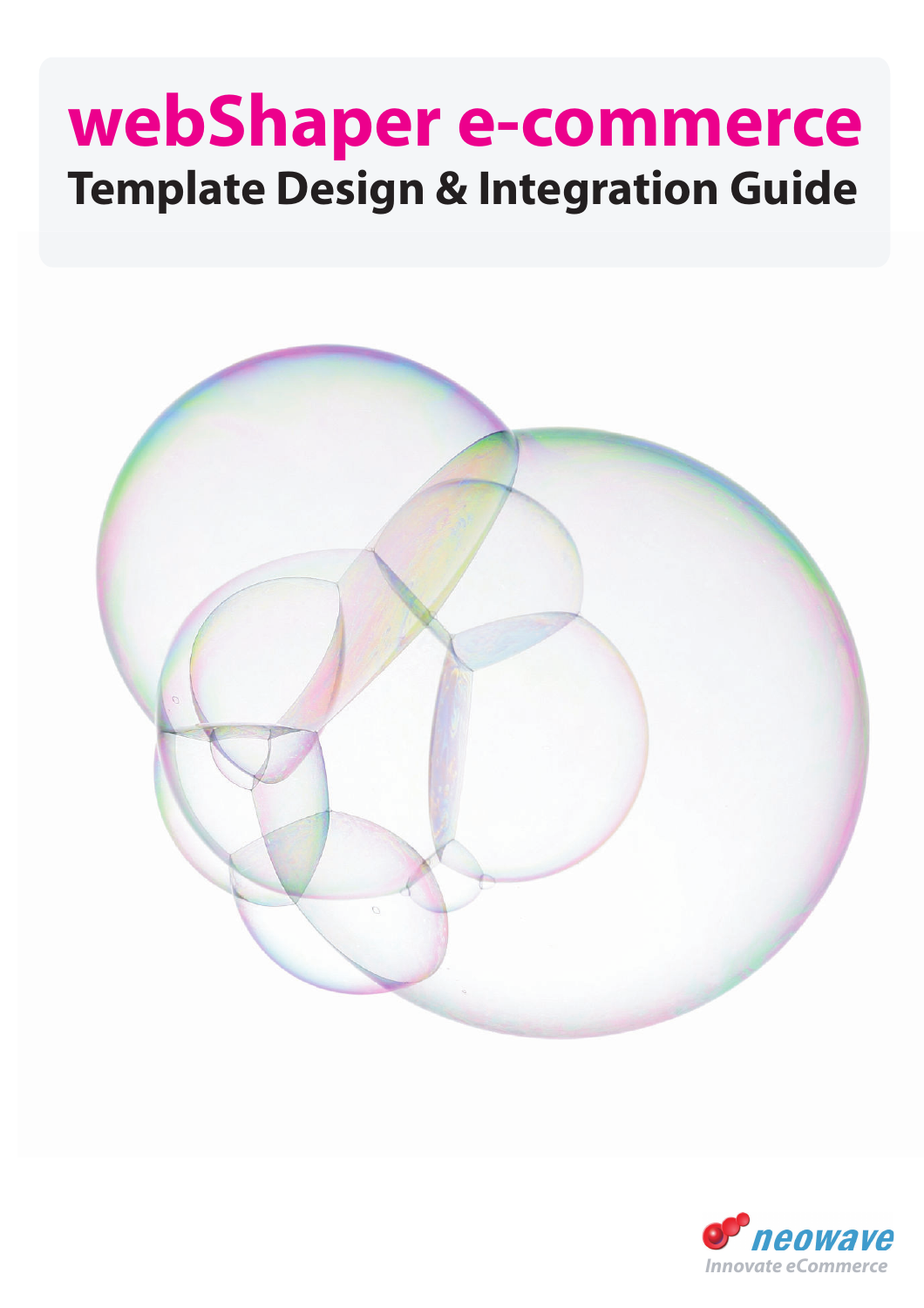## Designing for webShaper e-commerce

This section will explain the design details when designing for e-commerce. It's divided into:

i. Plug-In Components ii. Designing for Dynamic Pages iii. Template Design Guidelines

### i. Plug-In Components

This section is to highlight the possible things that can be put into the template files, or static pages (not all):

- Search Box Form
- Category Listing Component
- RSS Link
- Product Map
- News Component
- Newsletter Form
- New Products Component \*
- Best Sellers Component \*
- Specials Component \*
- Featured Products Component \*
- Currency Component
- Price Range Component
- Browse by Custom Field
- Manufacturers List Component
- Themes List Component
- Cart Component

\* - Items which can be inserted in both template files and static files, the tags are case sensitive.

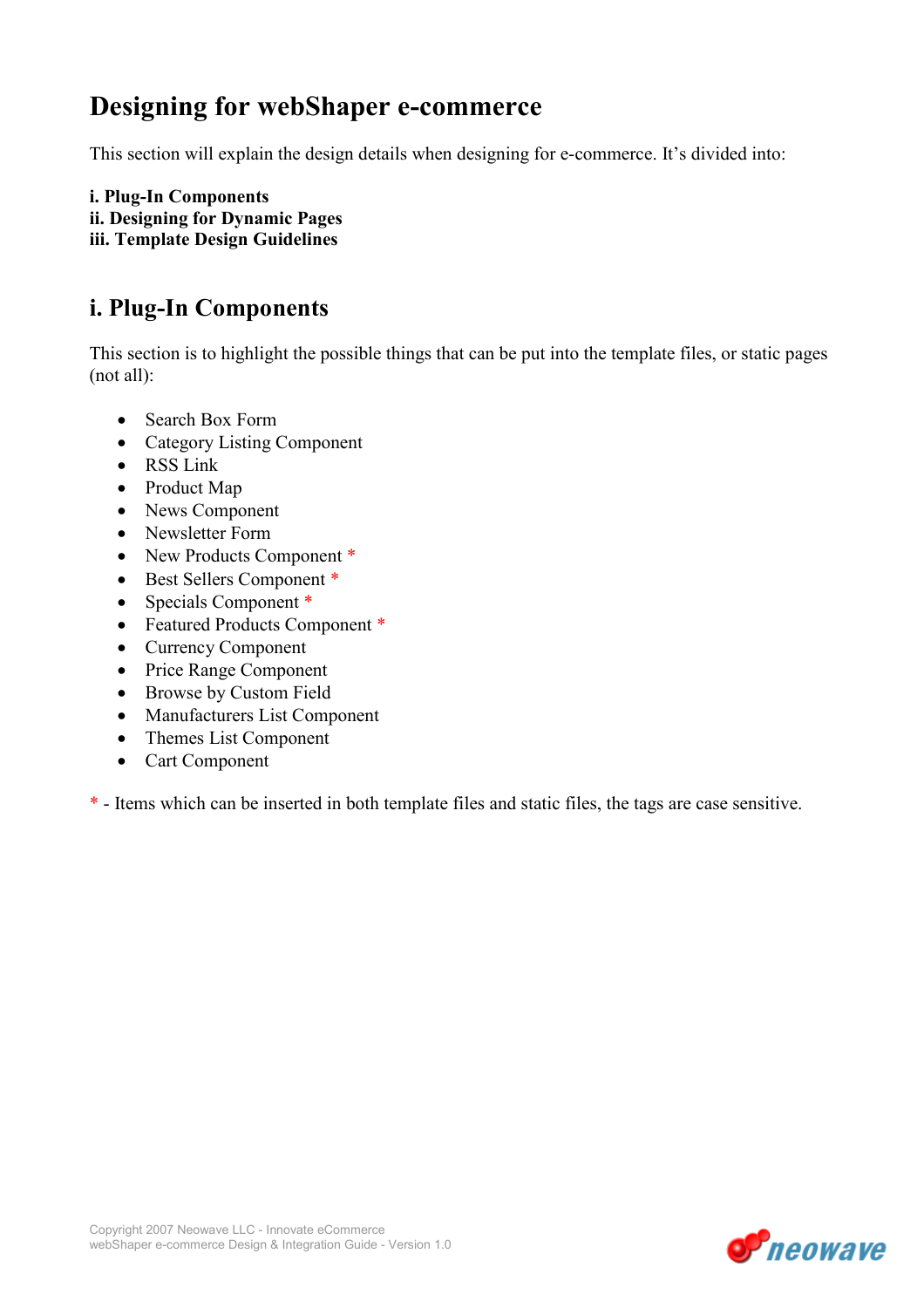#### Search Box Form

The search box code below, will post queries to searchProd.asp. Please note that you may use a button, defined in the skin.xml  $\langle$ ws button id="btnSearch" />.

```
<form name="formSearch" method="post" action="/webshaper/store/searchProd.asp" 
class="form" > 
        <div style="float:left; margin:3 0 0 0;" > 
               <input class="textbox" id="searchText" size="18" 
              name="searchText" value="" onblur="if(this.value=='') this.value='';"
onfocus="if(this.value=='Search Product') this.value='';" /> 
        </div> 
        <div style="float:left" > 
              <ws_button id="btnSearch" /> 
       \langle div>
        <div style="float:left;margin:5 10 0 10;" > 
              <a href="/webshaper/store/advancedSearch.asp">Advanced</a> 
       \langle/div\rangle <div class="clear" /> 
</form>
```
#### Category Listing Component

Category listing will list down categories level using a tree view structure. To call up the component, enter <categoryListing/> in either one of the template files.

Now for some introduction on components. Each component has it's own XML data file, and also an XSL file. For category listing, it's categoryList.xml and categoryList.xsl. Then you can further edit the configuration inside skin.xml.

The XML data file stores the list of all categories, while the xsl file is used to style the component.

However, there are some css class hooks into the component, so you don't need to open up the XSL file to style it.

Below is the HTML structure for category listing, under categoryList.xsl.

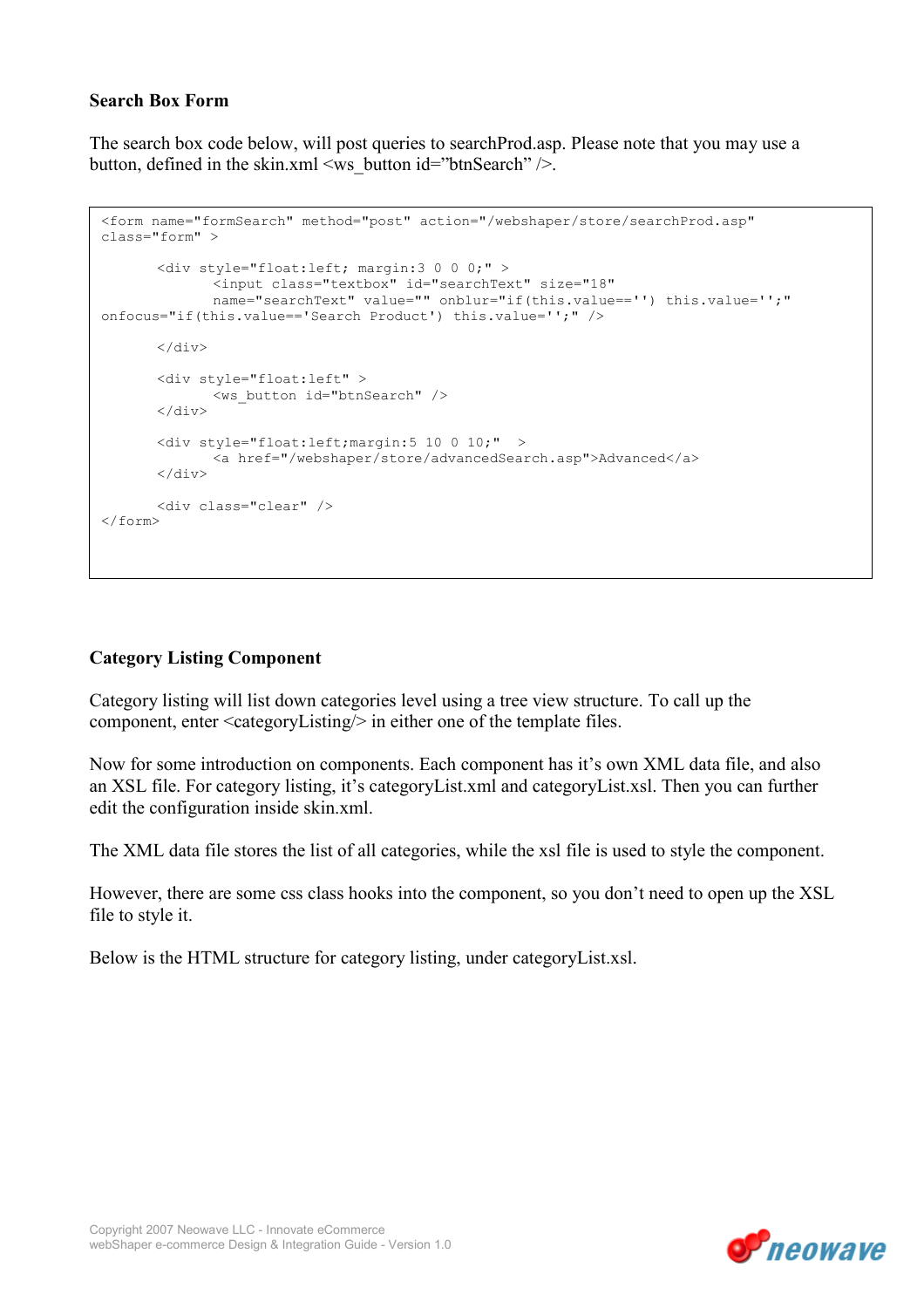```
<div class="categoryList" > 
        <div class="categoryListHeader" > 
               [ws_component/header/text] 
        </div> 
        <div class="categoryListBody" > 
 <ul id="categoryList_ul_0" > 
 <li><a href="…" >category 1</a></li> 
                      <li><a href="…" >category 2</a></li> 
                     \langle u1 \rangle <li><a href="…" >category 2.1</a></li> 
                             <li><a href="…" >category 2.2</a></li> 
                     \langle/ul>
              \langle/ul>
       \langlediv>
        <div class="categoryListFooter" > 
       \langlediv>
\langlediv>
```

| categoryListing    |                    |  |
|--------------------|--------------------|--|
| <b>CSS</b> class   | <b>Description</b> |  |
| categoryList       | div wrapper        |  |
| categoryListHeader | div header         |  |
| categoryListBody   | div body           |  |
| categoryListFooter | div footer         |  |

Besides that, under the skin.xml section, you can edit the following:

- i. Component header text
- ii. Category Depth Level

#### RSS Link

webShaper E-commerce RSS feed file contains news listing and also Featured Products List that is updated every time user logs off from the store.

The RSS file is stored at folder /webshaper/store/index.xml

To link to it, just add something like below:

```
<a href="/webshaper/store/index.xml" ><img src="/theme/images/rss.gif" border="0" 
/> RSS Feed</a>
```
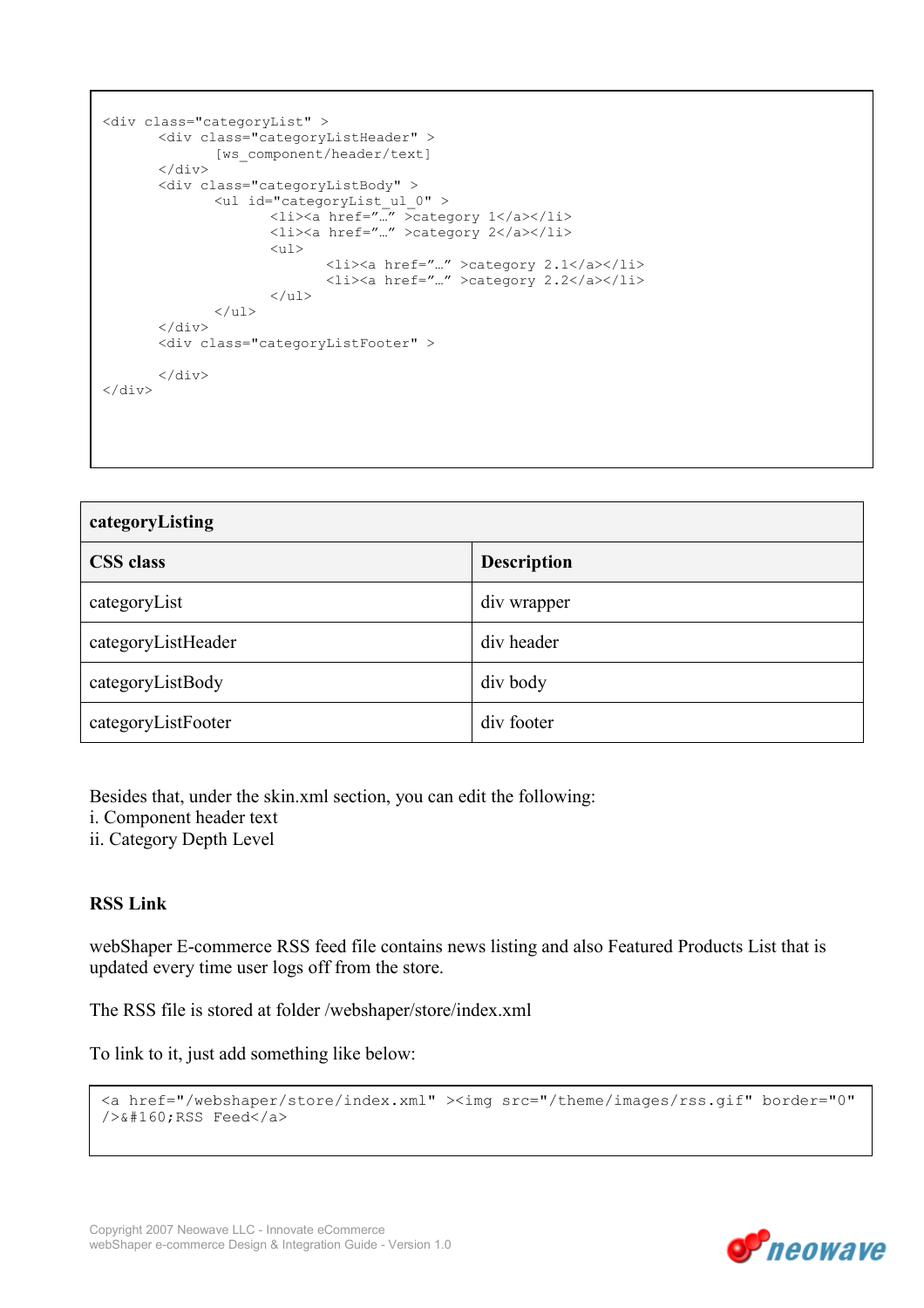#### Product Map

The Product Map page list down all categories and products under the site. It's meant to help search engine robots to access the link to these links immediately from the website. Therefore, it's advisable to expose out this link on the template pages.

Example code:

```
<a href="/webshaper/store/productMap.asp" >Product Map</a>
```
#### News Component

The News Component is a list of news title and it's date that can be inserted inside the template. To call up the component, use the code  $\leq$ newsComponentList $\geq$ 

HTML structure inside newsComponent.xsl

```
<div class="newsComponent" > 
        <div class="newsComponentHeader" > 
       \langle div>
        <div class="newsComponentBody" > 
               <sub>u</sub>1></sub>
                       <li><a href="…">news title 1<br/>12 Dec 2006</a></li> 
                       <li><a href="…">news title 2<br/>12 Dec 2006</a></li> 
               <sub>u1></sub></sub>
       \langle div>
        <div class="newsComponentFooter" > 
       \langlediv\rangle\langle div>
```

| newsComponentList   |                           |
|---------------------|---------------------------|
| <b>CSS</b> class    | <b>Description</b>        |
| newsComponent       | div wrapper for component |
| newsComponentHeader | div header                |
| newsComponentBody   | div body                  |
| newsComponentFooter | div footer                |

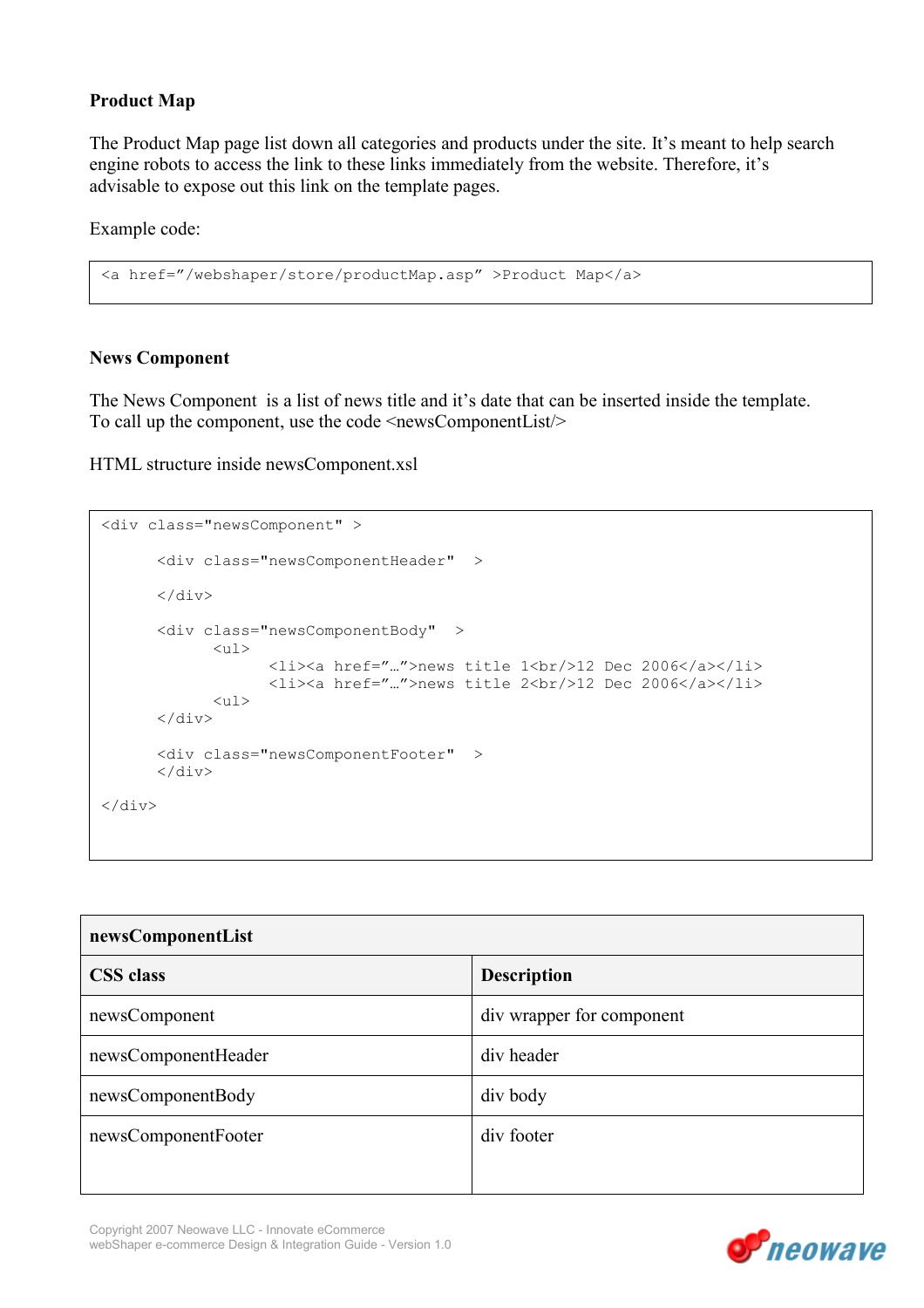Under skin.xml, you can edit: i. Component header text

#### Newsletter Form

Normally, the Newsletter Form is exposed out in the template pages, so that visitors can immediately sign up for latest news or updates via email.

The HTML example code for the newsletter form is as below:

```
<form name="FormSubscribe" method="post" 
action="/webshaper/store/newsletterSubscribe.asp" onsubmit="return CheckFormSubscribe()" 
\rightarrow <input type="hidden" name="fp" value="1" /> 
        <div> 
               <label for="custName" >Name:</label><br/> 
               <input id="custName" size="20" name="custName" value="" class="textbox" 
/><font color="red" >*</font><br/> 
               <label for="email" >Email:</label><br/> 
               <input id="email" size="20" name="email" value="" class="textbox" /><font 
color="red">*</font><br/>
               <label for="mobilePhone" >Mobile: </label><br/> 
               <input id="mobilePhone" size="20" name="mobilePhone" value="" 
class="textbox" /> 
               <ws_button id="btnSubscribe" /> 
       \langlediv>
\langle/form>
< 1 - -for the form checking, please add this to your template file: 
<script language="JavaScript" src="/webshaper/store/0js/template.js" 
type="text/javascript"></script> 
-->
```
#### New Products Component, Best Sellers Component, Specials Component

This component displays a list of products on templates files, and also statics pages. It is called up using <newProductsComponentList/>, <br/>bestSellersComponentList/>, <specialsComponentList/>.

You can configure its display either horizontally, or vertically aligned at the Config section.

The products list are actually stored in cached XML files, which cuts down the time to display them on the template.

HTML example code <newProductsComponentList/>:

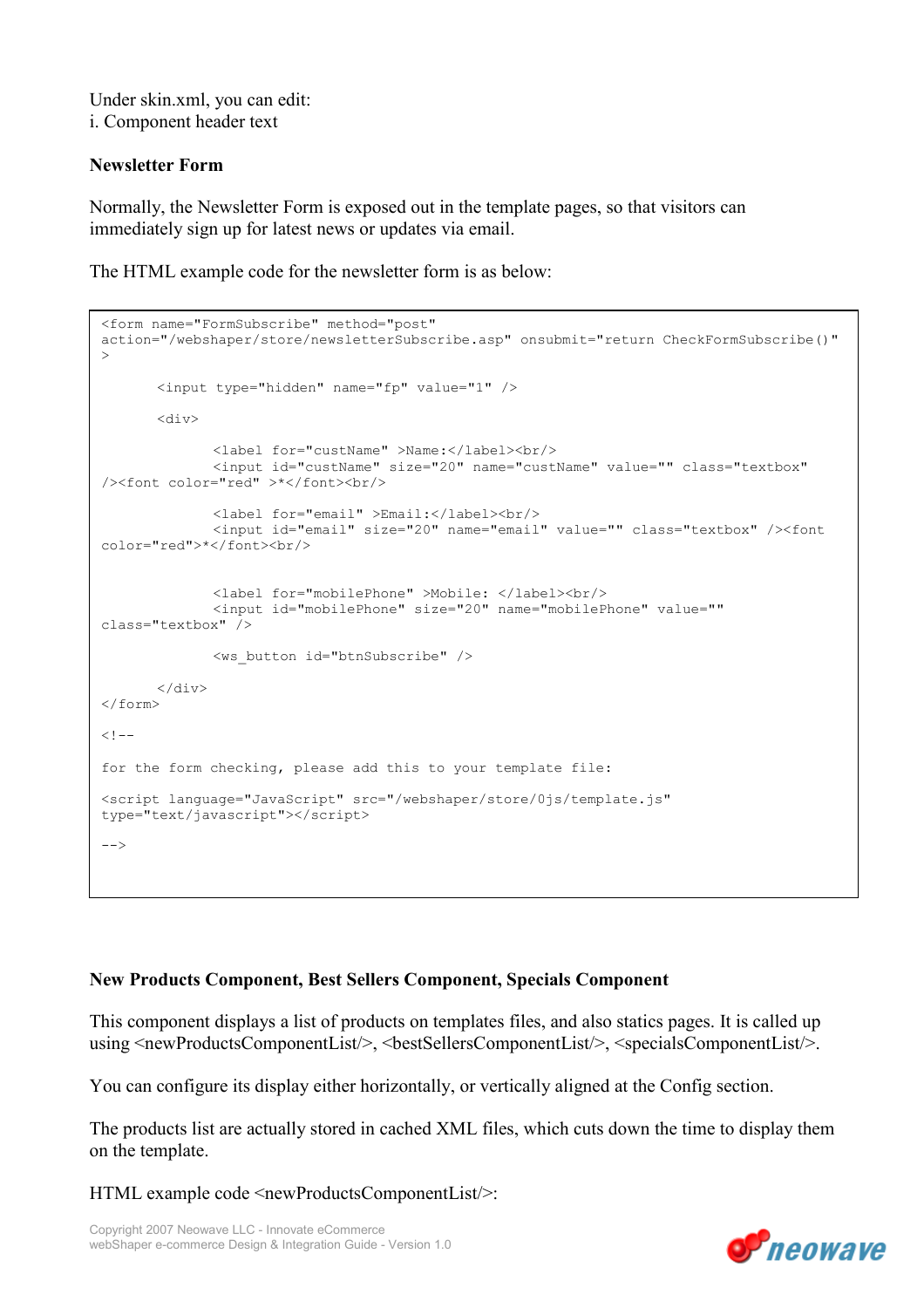```
<div class="newProductsComponent" > 
                       <div class="newProductsComponentHeader" > 
                              <div class="newProductsComponentHeaderText" > 
                                     Header Text 
                             \langle/div\rangle\langle div>
                       <div class="newProductsComponentBody" > 
                                     <!--javascript--> 
                                     <script language="javascript" 
src="/webshaper/store/0js/newProductsComponent.js" type="text/javascript"></script> 
<form name="FormNewProductsComponent" method="post" action="" > 
<input type="hidden" name="PKProductItem" value="" /> 
<input type="hidden" name="TotalProduct" value="1" /> 
<input type="hidden" name="iPKProduct0" value="" />
<input type="hidden" name="qtyProduct0" value="1" /> 
<table class="newProductsComponentGrid" > 
       <tr>
              <hd>
                      [Product HTML] 
              \langle t \rangle\langle/tr>
</table> 
                                     </form> 
<div style="text-align:left;width:;margin:0 0 0 6" > 
<a href="/webshaper/store/newProducts.asp" > &qt; More Items...</a>
</div> 
                       </div> 
                       <div class="newProductsComponentFooter" > 
                      \langle/div>
               </div>
```
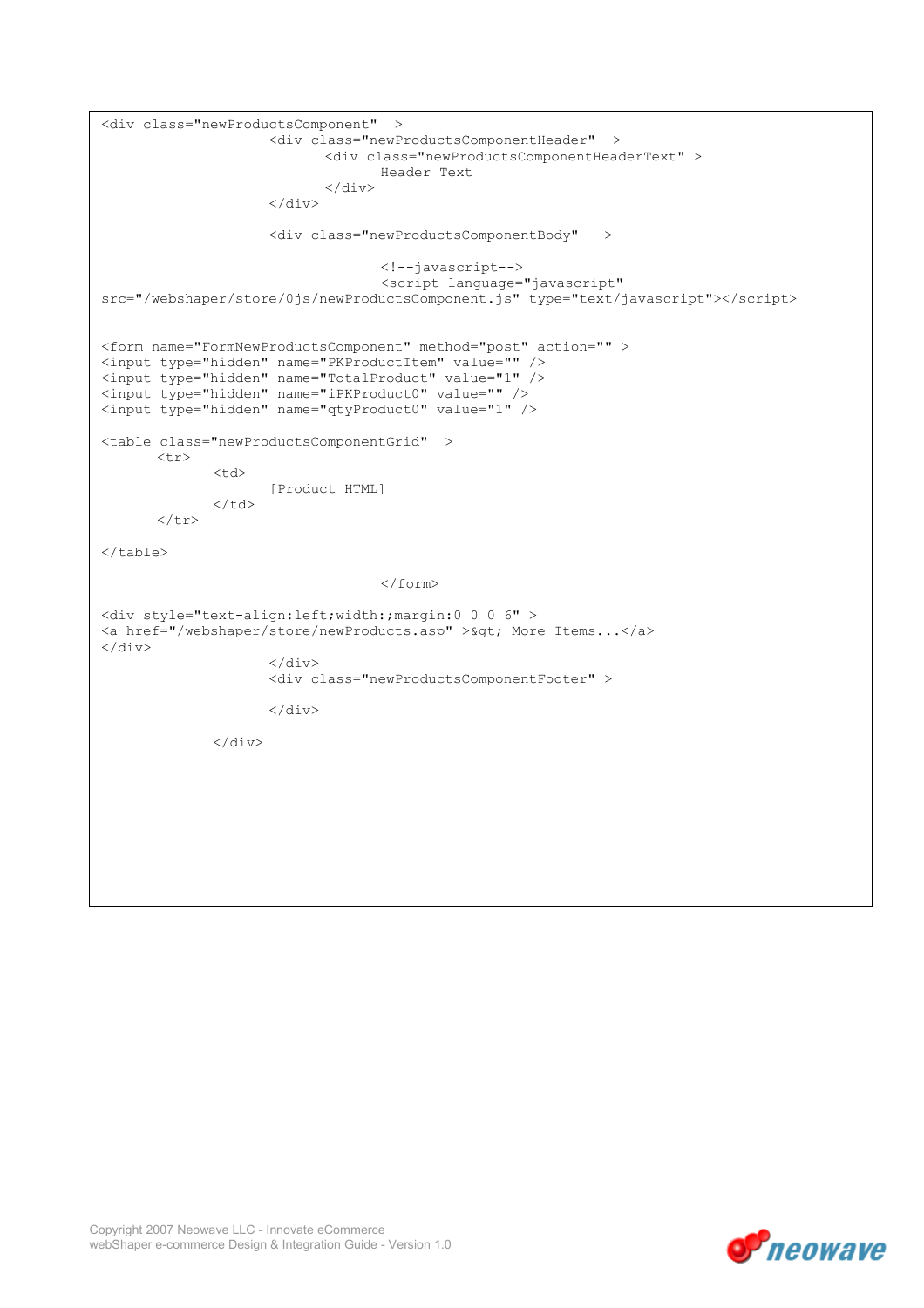#### [Product HTML] HTML structure for product inside a component.

```
\langle \text{div} \rangle\langlediv >
               <a 
href="/webshaper/store/viewProd.asp?pkProductItem={$pkProductItem}" >img 
src="{$picURL}" border="0" alt="{$prodName}" /></a>
       \langlediv>
       \langlediv >
               <xsl:value-of select="$prodName" /> 
       \langle div>
        <div> 
              [Price display] 
       \langle/div\rangle <a 
href="javascript:InsertCartNPcomp('{$pkProduct}','{$pkProductItem}')" >Add to 
Cart</a> 
 \langle ahref="/webshaper/store/viewProd.asp?pkProductItem={$pkProductItem}" >More 
Info</a> 
</div>
```

| newProductsComponent           |                           |  |
|--------------------------------|---------------------------|--|
| <b>CSS</b> class               | <b>Description</b>        |  |
| newProductsComponent           | div wrapper for component |  |
| newProductsComponentHeader     | div header                |  |
| newProductsComponentHeaderText | Div header text           |  |
| newProductsComponentBody       | div body                  |  |
| newProductsComponentFooter     | div footer                |  |

Note: For Specials component, the convention will be:

"specialsComponent" + header, body, footer, grid. The same applies to "bestSellersComponent".

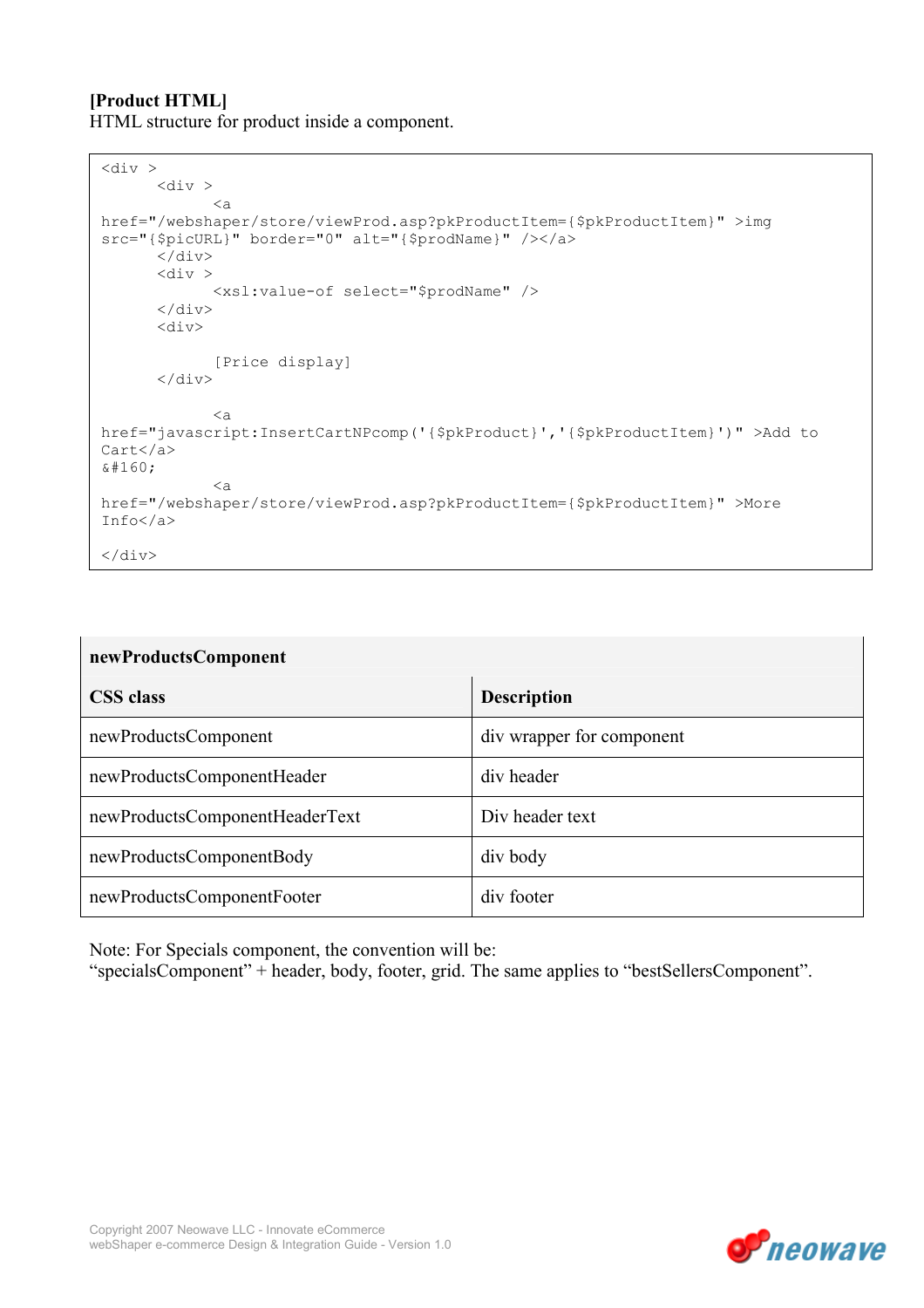#### Featured Products Component

This component can only be displayed on the static page, usually index.html. It's called up using <featuredProductsList/>.

```
<div class="featuredProducts" > 
       <div class="featuredProductsHeader" > 
              <div class="featuredProductsHeaderText" > 
                     [Header Text] 
             \langlediv>
      \langle div>
       <div class="featuredProductsBody" > 
              <form name="FormFeaturedProducts" method="post" action="" 
class="form"> 
              <input type="hidden" name="PKProductItem" value="" /> 
              <input type="hidden" name="TotalProduct" value="1" /> 
              <input type="hidden" name="iPKProduct0" value="" /> 
              <input type="hidden" name="qtyProduct0" value="1" /> 
              <table class="featuredProductsGrid" > 
                    <tr>
                            <td> 
                                  [Product Item HTML: Please view source to see more 
details on the CSS class.] 
                           \langle t + d \rangle\langle/tr>
              </table> 
       </form> 
       </div> 
       <div class="featuredProductsFooter" > 
       </div> 
</div>
```

| <b>Featured Products Component</b> |                           |
|------------------------------------|---------------------------|
| CSS class                          | Description               |
| featuredProducts                   | div wrapper for component |
| featuredProductsHeader             | div header                |
| featuredProductsHeaderText         | div header text           |
| featuredProductsBody               | div body                  |
| featuredProductsFooter             | div footer                |



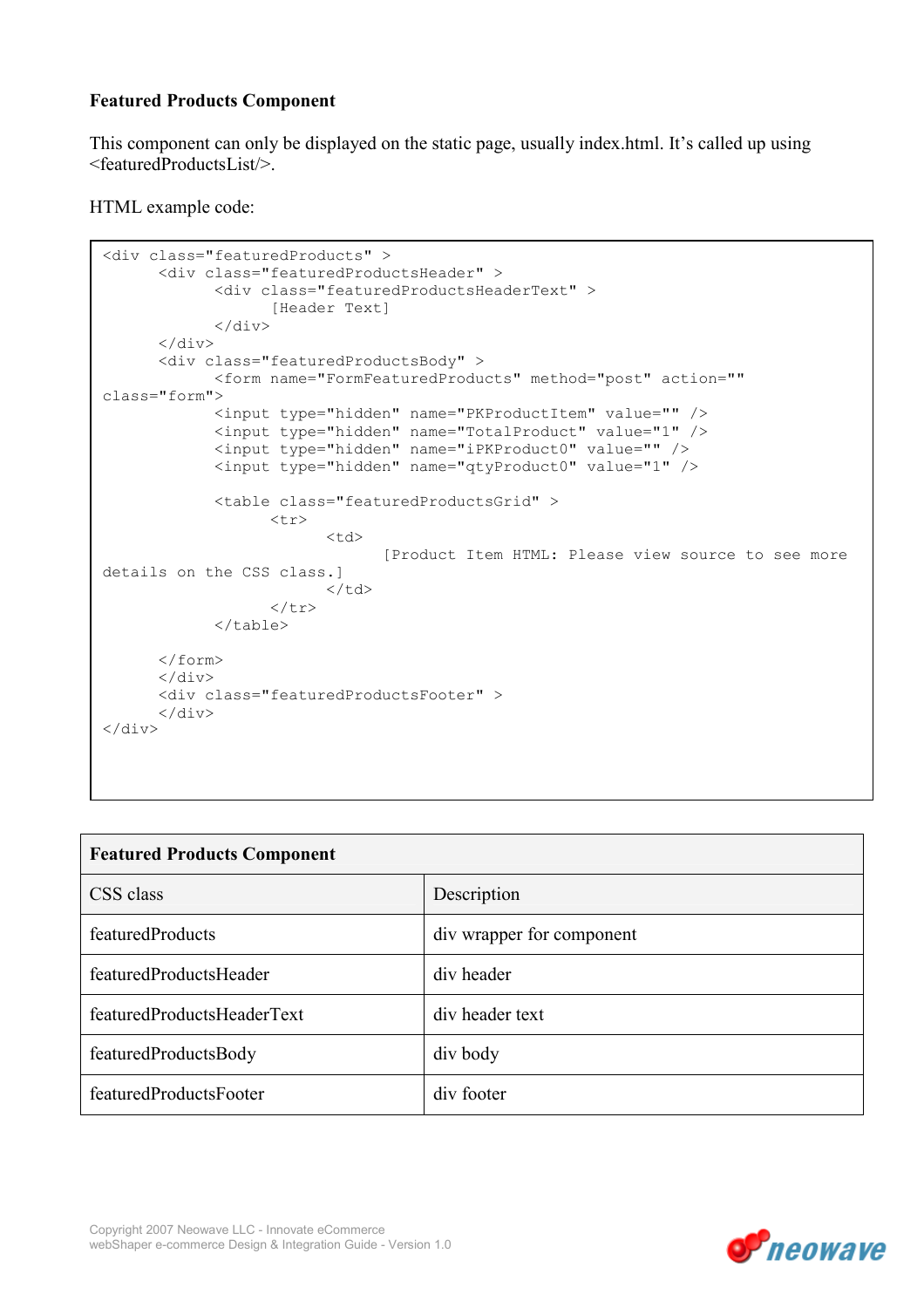#### Currency Component

The Currency Component is used to show a list of currencies available, in a drop down list. It's called up using <currencyList/>.

Please add this code in template.html body onload event:

```
\text{<}body onload="initCurrency();" >
```
The javascript function 'initCurrency()' is defined in /webshaper/store/0js/template.js to set the currency selected on the currency component, every time the web site loads.

```
<div class="currencyComponent" > 
       <div class="currencyComponentHeader" > 
              <div class="currencyComponentHeaderText" > 
                    [Header Text] 
             \langle/div\rangle\langlediv>
       <div class="currencyComponentBody" > 
              <form name="formCurrency" method="post" > 
                     <select name="currency" onchange="selectCurrency(this)" 
class="dropdownlist"> 
                            <option value="[currCode]" > 
                                  [currName] 
                            </option> 
                            <option value="[currCode]" > 
                                  [currName] 
                            </option> 
                     </select> 
              </form> 
       </div> 
       <div class="currencyComponentFooter" > 
      \langle div>
</div>
```

| <b>Currency Component</b>   |                           |
|-----------------------------|---------------------------|
| CSS class                   | Description               |
| currencyComponent           | div wrapper for component |
| currencyComponentHeader     | div header                |
| currencyComponentHeaderText | div header text           |
| currencyComponentBody       | div body                  |
| featuredProductsFooter      | div footer                |



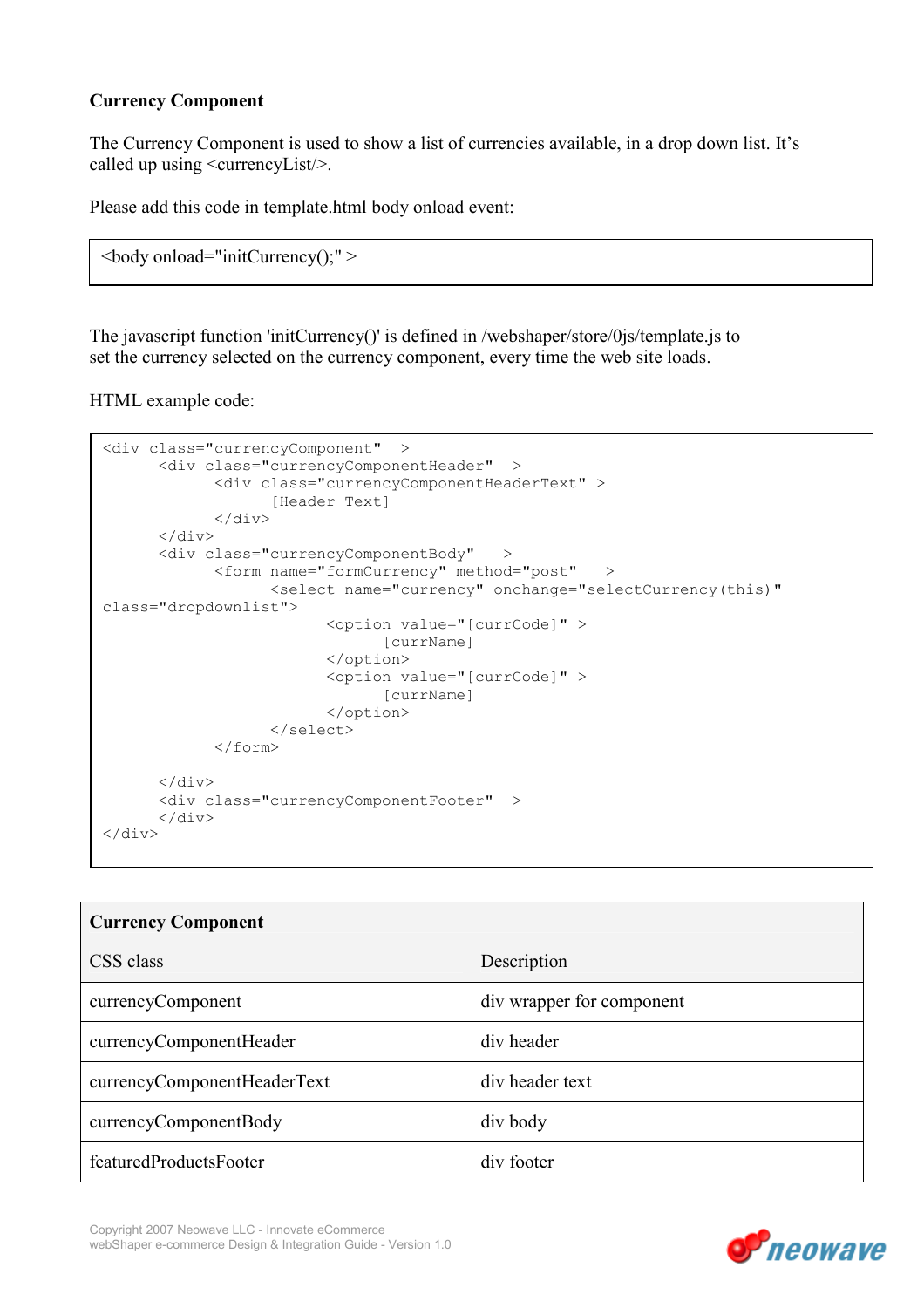#### Price Range Component

The Price Range Component is used to show a few pricing tier, which allows customer to browse by price for the whole store. It's called up using  $\langle$ priceRangeList $\rangle$ .

```
<div class="priceRangeComponent"> 
       <div class="priceRangeComponentHeader"> 
             <div class="priceRangeComponentHeaderText"> 
                   [Header Text] 
             </div> 
       </div> 
       <div class="priceRangeComponentBody"> 
             <ul> 
\langleli>a
href="/webshaper/store/advancedSearch.asp?relation=morethan&priceTo=350&F
lagProcess=1& sort=priceLH">
      More Than MYR 350</a></li>
                  \langleli>\zetaa
href="/webshaper/store/advancedSearch.asp?relation=lessthan&priceTo=350&F
lagProcess=1& sort=priceLH">
      Less Than MYR 350</a></li>
            \langle/ul>
      \langle/div\rangle <div class="priceRangeComponentFooter"></div> 
</div>
```

| <b>Price Range Component</b>  |                           |
|-------------------------------|---------------------------|
| CSS class                     | Description               |
| priceRangeComponent           | div wrapper for component |
| priceRangeComponentHeader     | div header                |
| priceRangeComponentHeaderText | div header text           |
| priceRangeComponentBody       | div body                  |
| priceRangeComponentFooter     | div footer                |

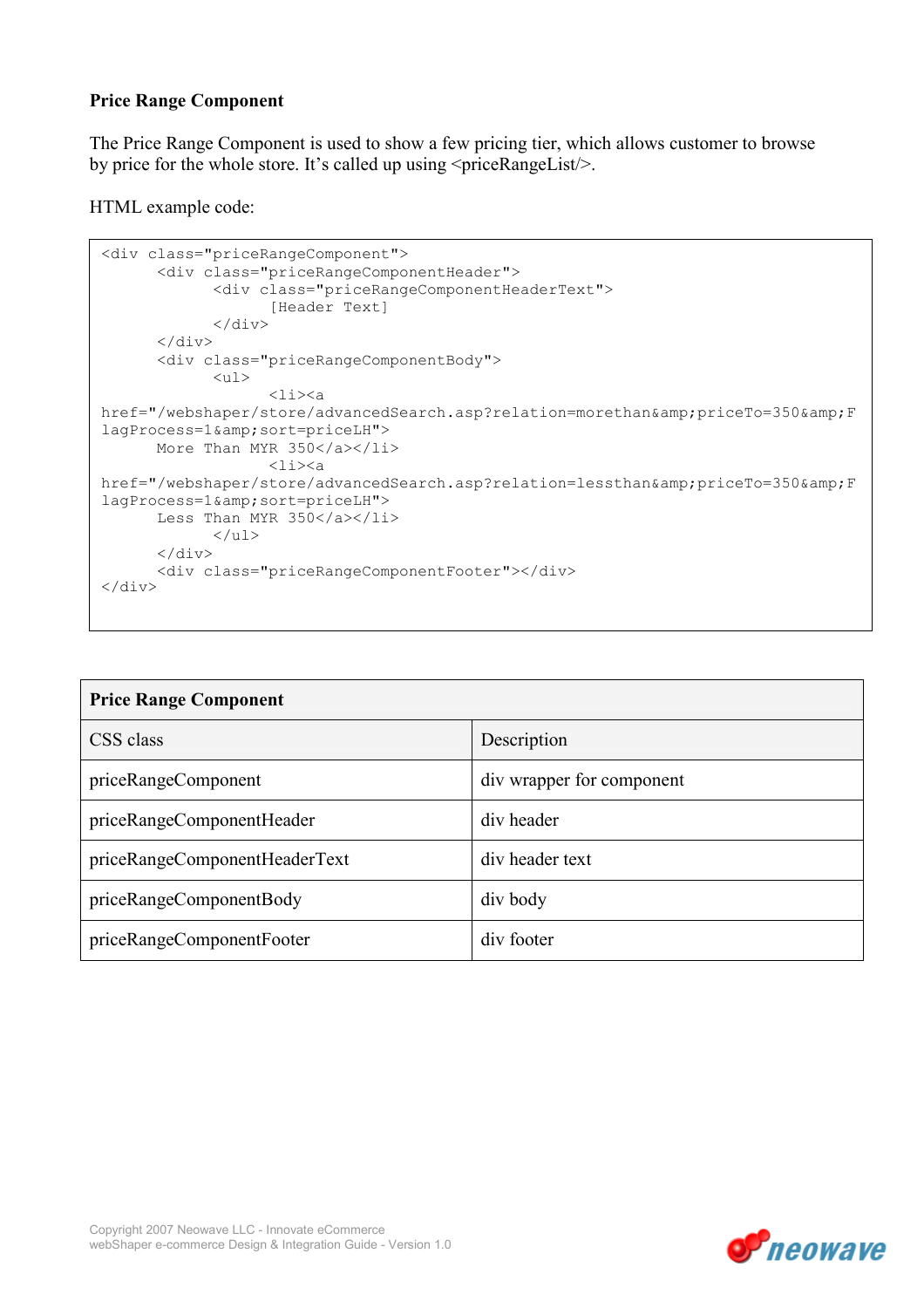#### Browse by Custom Field

This component is used to enable browsing by custom field defined in the store. You can put as many custom fields as you want on any templates files. It's called up using:

 $\leq$ customFieldList code="[code of the custom field]" title="[Text to enter e.g. `Shop by Color`]" />

```
<div class="customFieldsList" > 
        <div class="customFieldsListHeader" > 
               <div class="customFieldsListHeaderText" > 
              \langle/div\rangle\langle div>
        <div class="customFieldsListBody" > 
              \langle u1\rangle\langleli>\zetaa
href="/webshaper/store/browseByCustomField.asp?pkCSF=[code1]&search=[escapeVa
lue1]" >[custom field value 1]</a> 
                     \langle/li>
                     \langleli>\xa
href="/webshaper/store/browseByCustomField.asp?pkCSF=[code2]&search=[escapeVa
lue2]" >[custom field value 2]</a> 
                     \langle/li>
              \langle/ul>
       \langlediv> <div class="customFieldsListFooter" > 
        </div> 
\langlediv>
```

| <b>Browse by Custom Field</b> |                           |
|-------------------------------|---------------------------|
| CSS class                     | Description               |
| customFieldsList              | div wrapper for component |
| customFieldsListHeader        | div header                |
| customFieldsListHeaderText    | div header text           |
| customFieldsListBody          | div body                  |
| customFieldsListFooter        | div footer                |

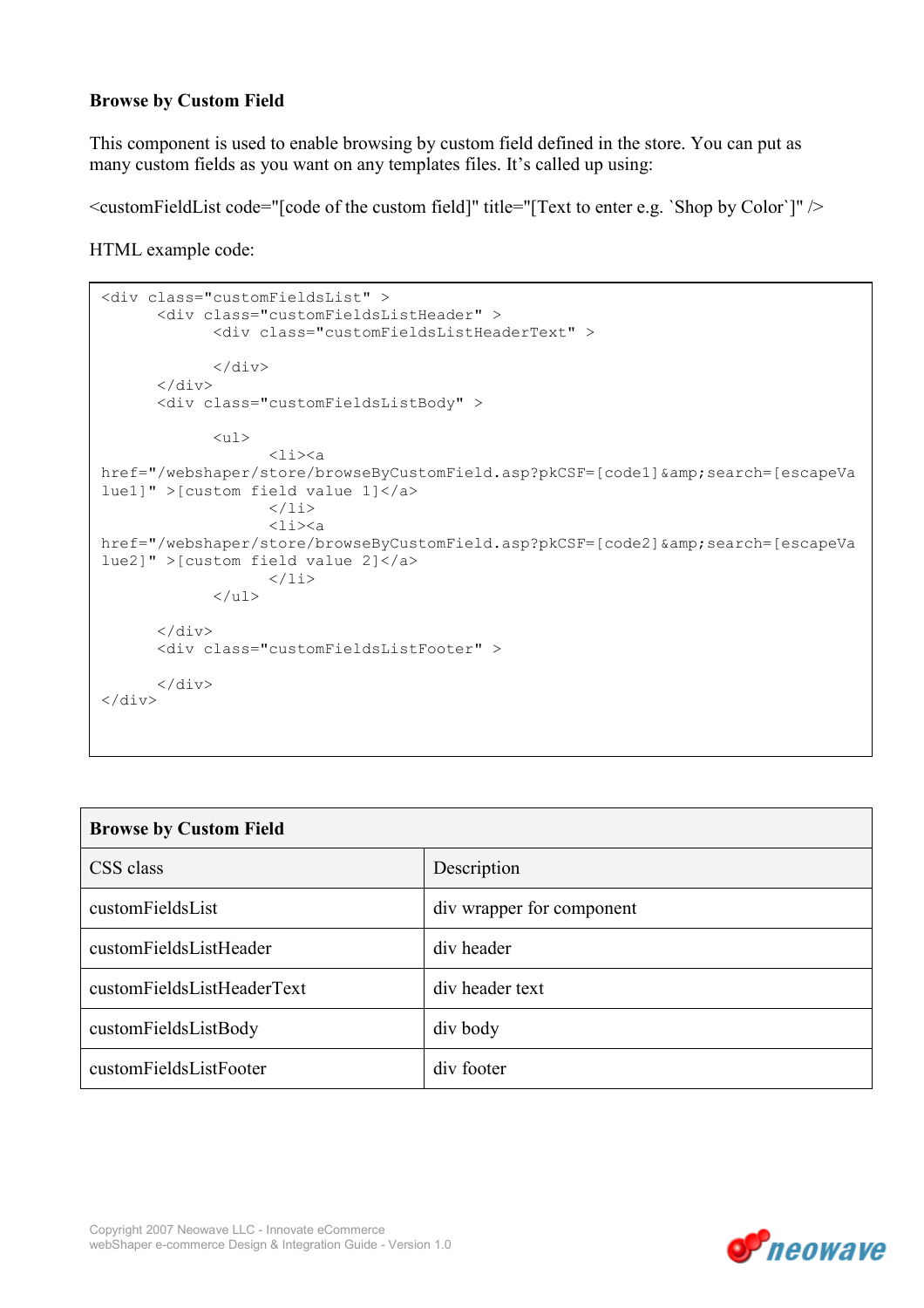#### Manufacturers list component, Themes list component

Both these components can be used to group product items under a few manufacturers, or themes. They display the list of manufacturers and themes. It's called up using:

<mfcComponentList/> <themeComponentList/>

HTML example code:

```
<div class="mfcComponent"> 
        <div class="mfcComponentHeader"> 
                <div class="mfcComponentHeaderText"> 
                        [header text] 
               \langle/div\rangle\langle div>
        <div class="mfcComponentBody"> 
               <sub>ul</sub></sub>
                        <li><a href="/webshaper/store/manufacturer.asp?mfc=160">Acer</a></li> 
                        <li><a href="/webshaper/store/manufacturer.asp?mfc=159">HP</a></li> 
               \langle/ul> </div> 
        <div class="mfcComponentFooter"></div> 
</div>
```
Note: For themes, use "thmComponent" + header, headerText, Body, Footer.

| <b>Manufacturers List Component, Themes List Component</b> |                           |
|------------------------------------------------------------|---------------------------|
| CSS class                                                  | Description               |
| mfcComponent                                               | div wrapper for component |
| mfcComponentHeader                                         | div header                |
| mfcComponentHeaderText                                     | div header text           |
| mfcComponentBody                                           | div body                  |
| mfcComponentFooter                                         | div footer                |

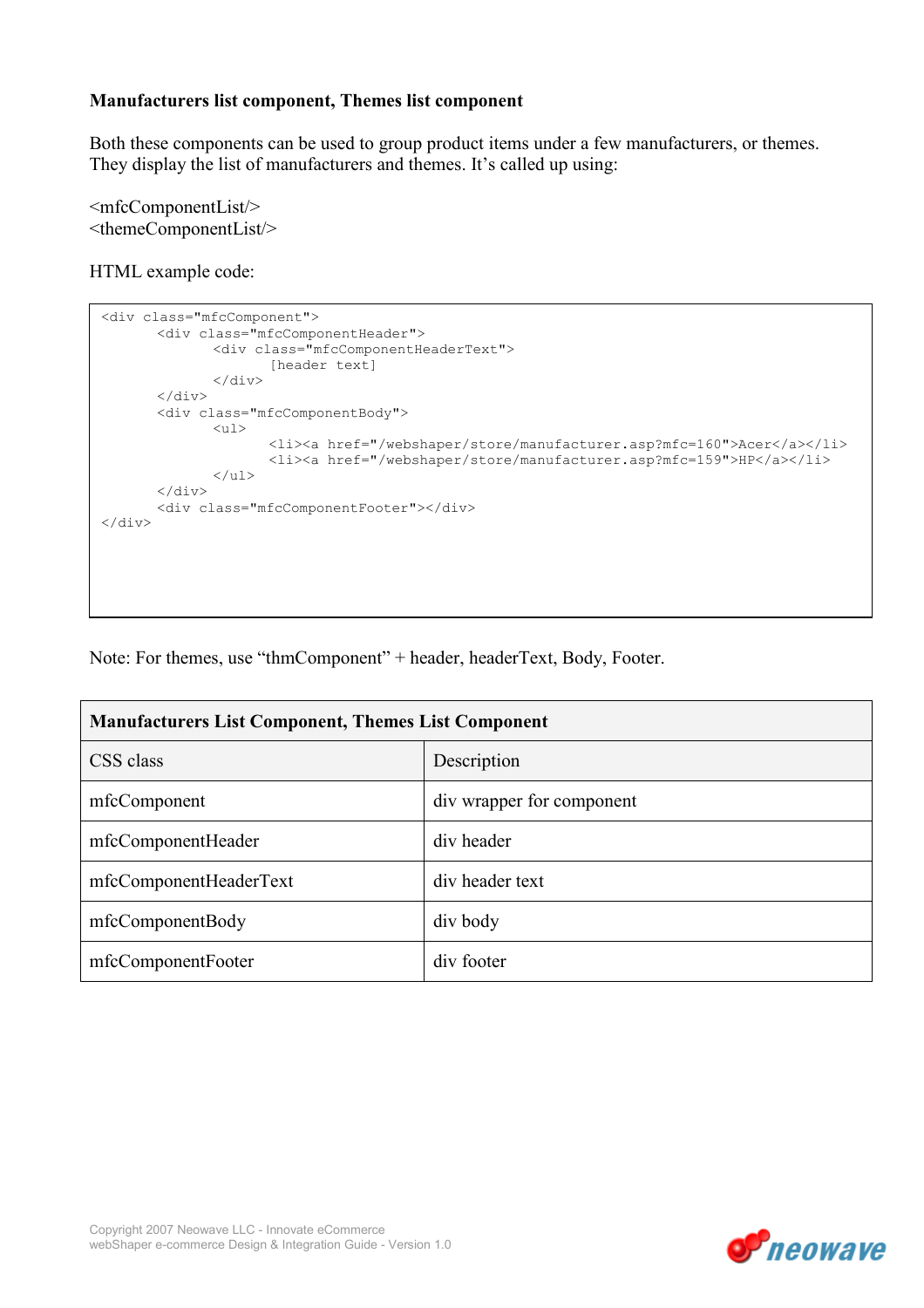#### Cart Component

The cart component is a mini basket which shows the list of items in customer's basket. It's called up using: <cartComponentList/>

```
<div class="cartComponent"> 
       <div class="cartComponentHeader"> 
              <div class="cartComponentHeaderText"> 
                    [Header text: e.g. "Your Cart"] </div>
      \langle/div\rangle <div class="cartComponentBody"> 
             <sub>ul</sub></sub>
                     <li>1 x Product 1</li> 
             \langle/ul> <div> 
 <a href="/webshaper/store/viewCart.asp">View / Edit Cart</a> 
 <a href="/webshaper/store/registerLogin.asp">Checkout</a></div> 
      Subtotal: MYR 38.50</div>
       <div class="cartComponentFooter"></div> 
\langlediv>
```

| <b>Cart Component</b>   |                           |
|-------------------------|---------------------------|
| CSS class               | Description               |
| cartComponent           | div wrapper for component |
| cartComponentHeader     | div header                |
| cartComponentHeaderText | div header text           |
| cartComponentBody       | div body                  |
| cartComponentFooter     | div footer                |

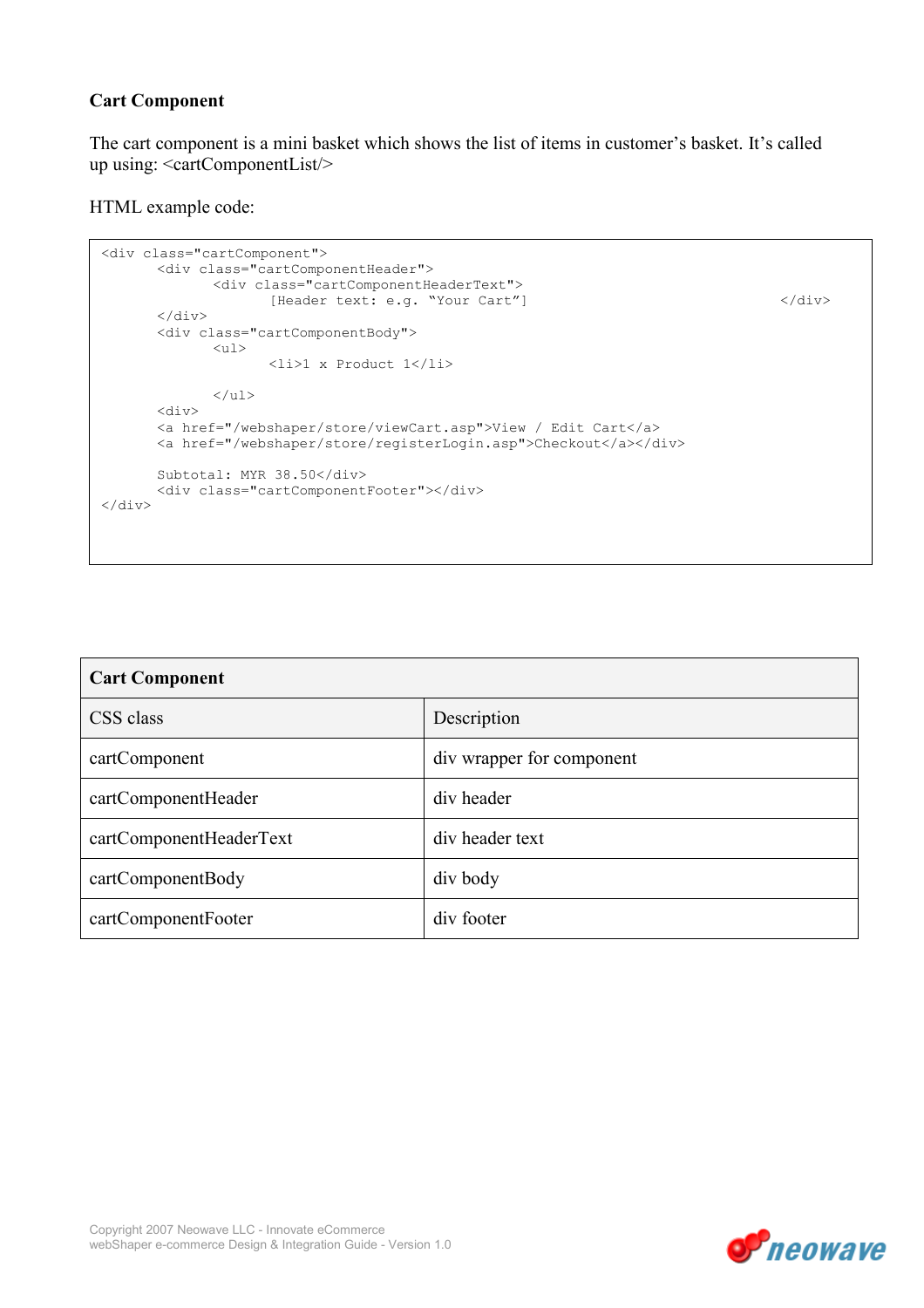## ii. Designing for Dynamic Pages

Dynamic pages consist of the following pages (stored under /webshaper/store):

- addressBilling.asp
- addressBook.asp
- addressRegister.asp
- addressShipping.asp
- advancedSearch.asp
- bestSellers.asp
- browseByCustomField.asp
- cancelpayment.asp
- changePassword.asp
- contactUs.asp
- createAccount.asp
- cust createNewShipAddr.asp
- cust editShipAddr.asp
- cust modifyInfo.asp
- cust modifyShipInfo.asp
- custHome.asp
- custOrderList.asp
- emailFriend.asp
- forgetPassword.asp
- manufacturer.asp
- message.asp
- newProducts.asp
- news.asp
- newsletter subscribe.asp
- newsletter unsubscribe.asp
- orderSummary.asp
- payment.asp
- ProductMap.asp
- registerLogin.asp
- searchProd.asp
- shipping.asp
- sign in.asp
- specials.asp
- thankyou.asp
- theme.asp
- verifyAccount.asp
- viewCart.asp
- viewCat.asp
- viewProd.asp

These pages do not generate the HTML directly to the browser. Instead, it generates XML data, which are combined with their respective XSL, to generate the content part of the website, which is then merged with the template files.

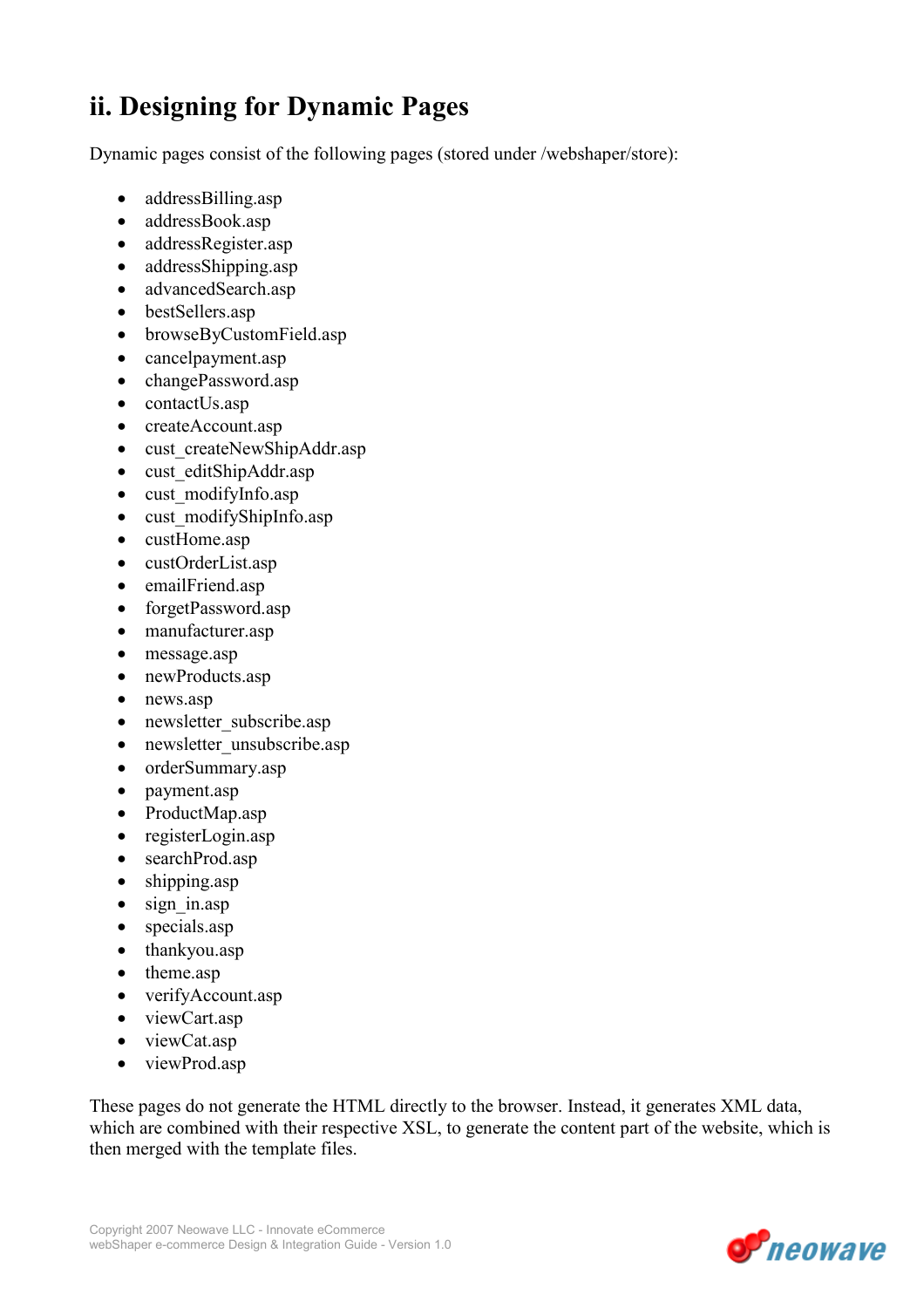#### There are 3 ways to change the appearance of the dynamic pages.

- i. Using CSS (Cascading Style Sheet) to style each dynamic page.
- ii. Editing skin.xml to edit sections of the dynamic pages (e.g. header, sub header, and includes leftbar, rightbar, header, footer)
- iii. Editing their XSL file (/webshaper/template/components). This gives you full power to change anything you want. However this requires advanced HTML knowledge and familiarity with XSL. The easiest way is to open the corresponding XSL file. For example, to change viewCat.asp, just open viewCat.xsl and modify the codes from there.

#### General HTML framework for dynamic pages

To make things standardized, each dynamic page has a general HTML code wrapped around.

```
<div class="pageContent" > 
       <div class="pageHeader" > 
             [Editable in skin.xml] 
      \langlediv\rangle <div class="pageSubHeader" > 
             [Editable in skin.xml] 
       </div> 
 <div class="pageBody" > 
 [Where dynamic content starts…] 
 </div> 
</div>
```
Therefore, you can use CSS to position your dynamic section accurately.

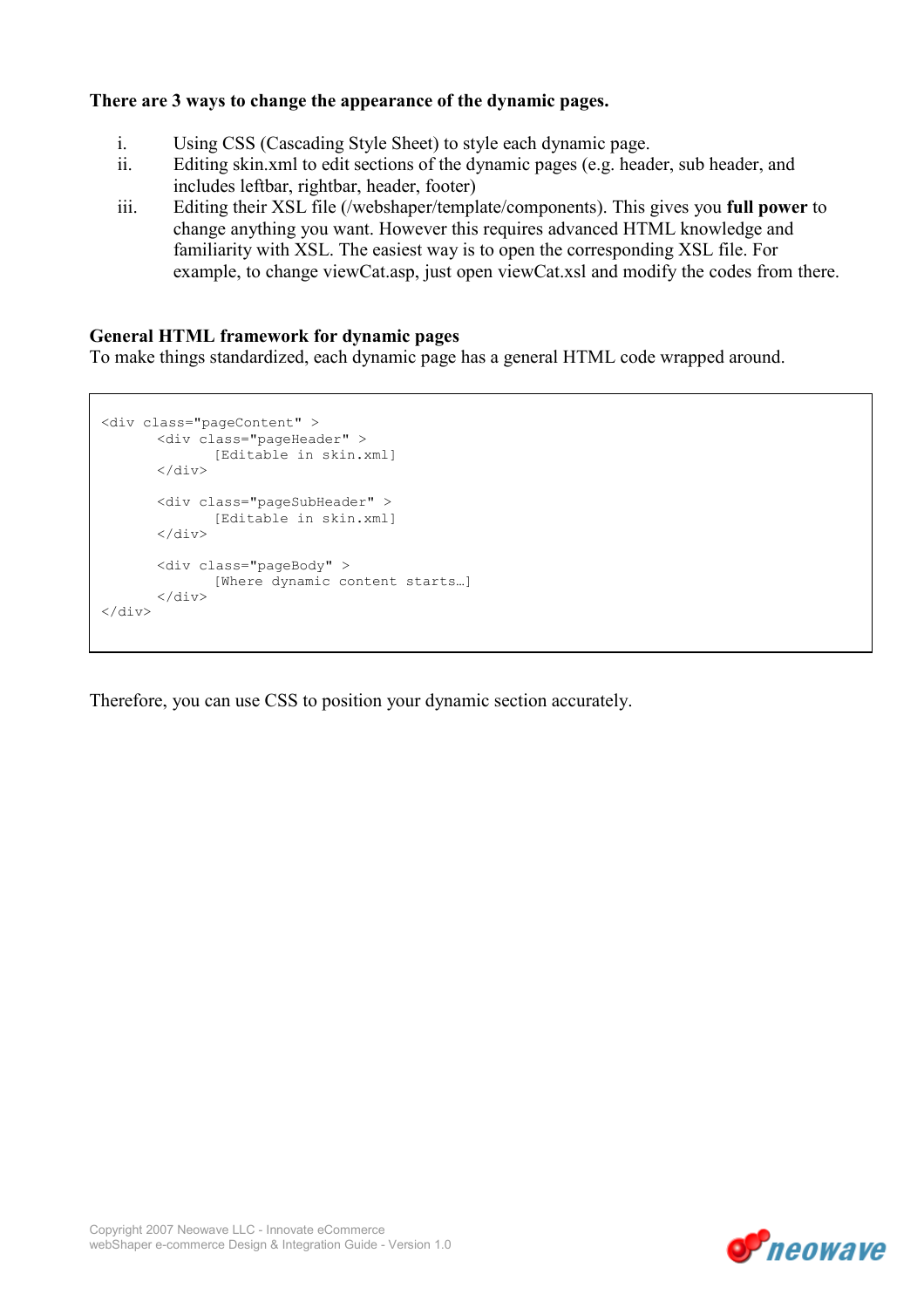## iii. Template Design Guidelines

- 1) Use Text for Any Links whenever possible
	- a. Keep in mind purpose of template is to empower your customers to make changes whenever possible, or on area which they most likely to change.
	- b. Component designed as images is hard to change. Ask questions like: "What customers want to change?" Some obvious are logo, static page links etc.
- 2) Every template must include the below "component", which are functionalities provided by webShaper e-commerce by default.
	- a. News
	- b. New Products
	- c. Best Sellers
	- d. Specials
	- e. Newsletter
	- f. Manufacturers etc



Refer to standard demo store at http://e-commerce.neowave.com.my/

3) Reserve a place for "Your Company Logo", sample as below.

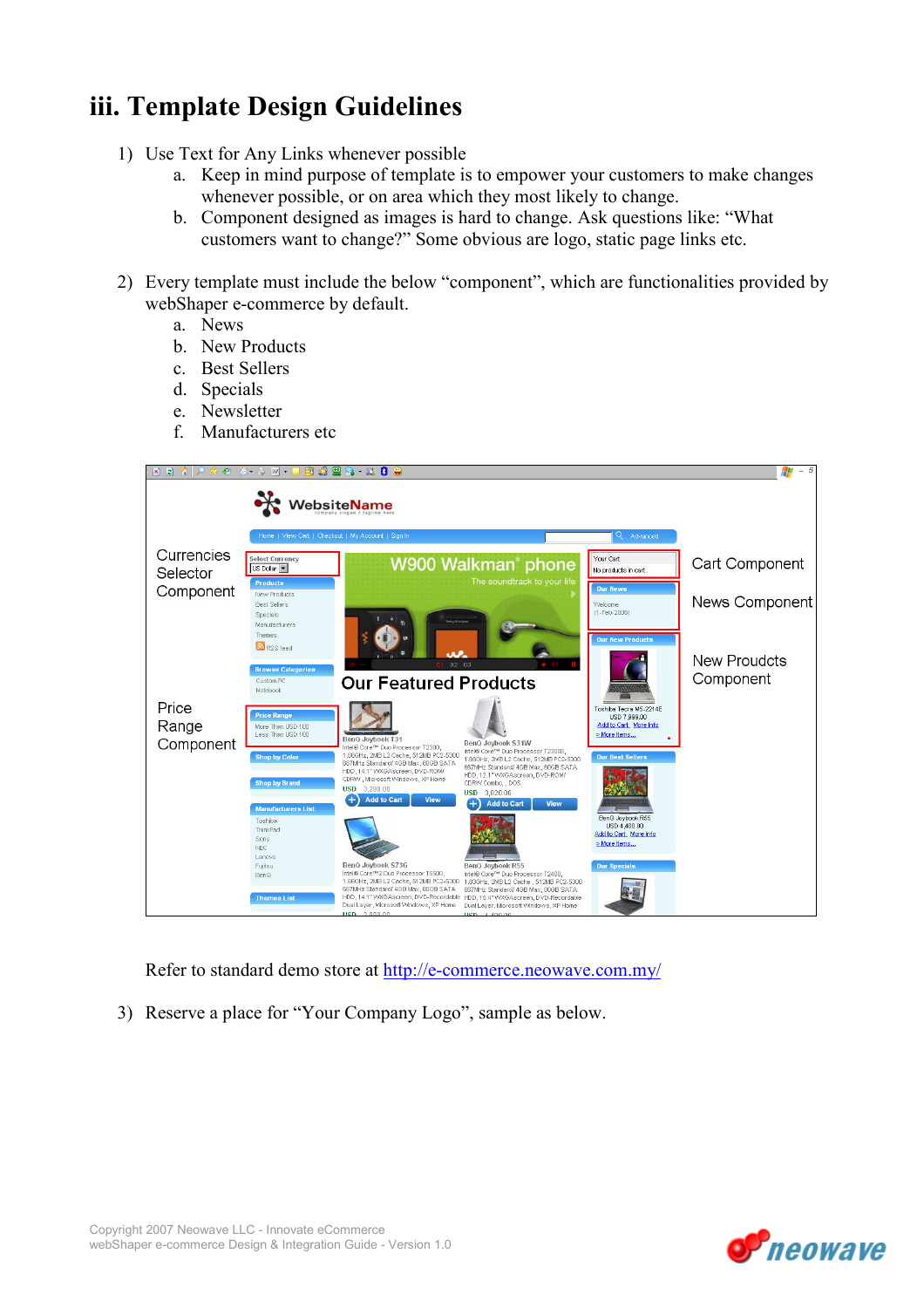

Sample 1



Sample 2

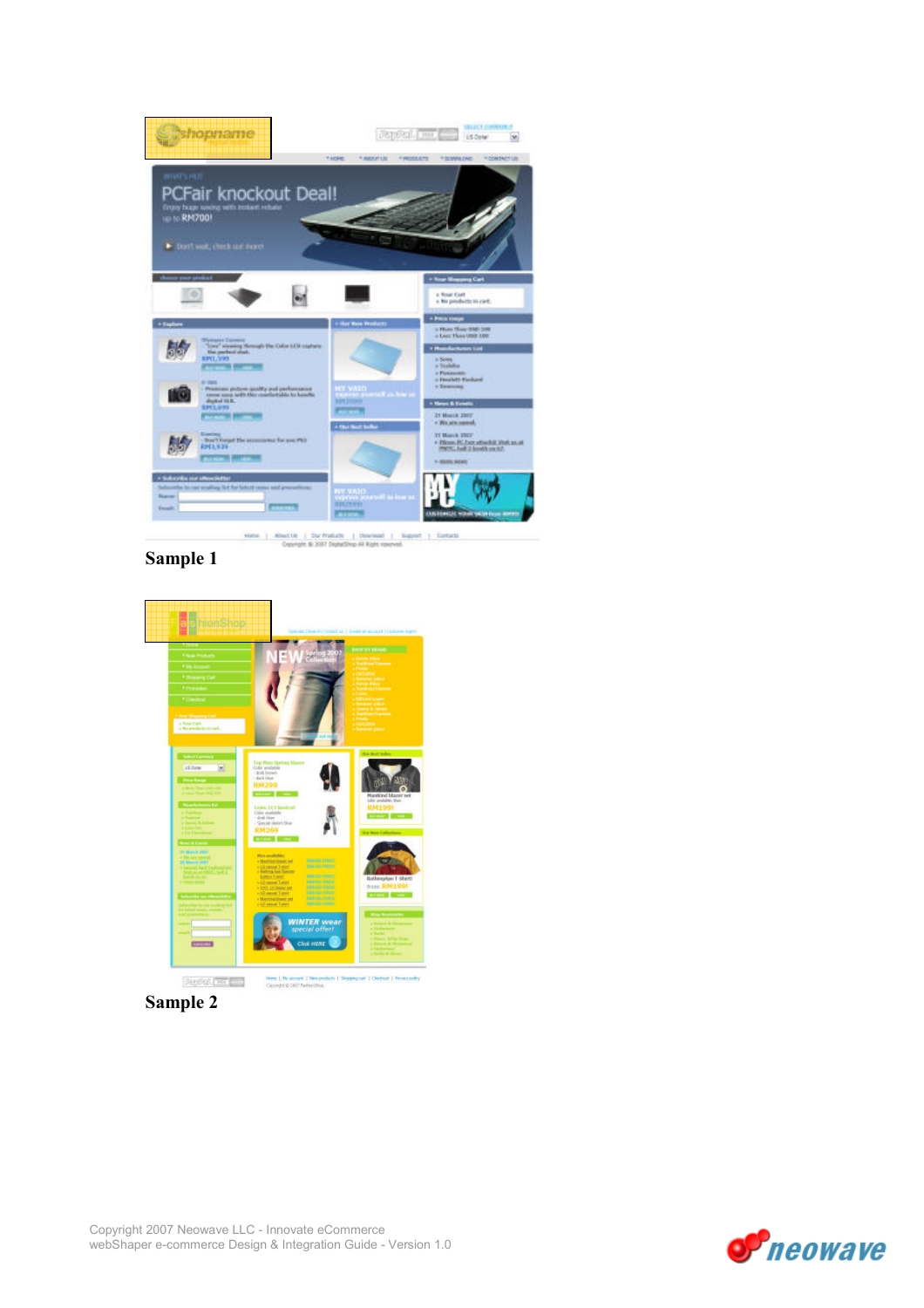4) Buttons (refer to Skin.xml)

| <b>Button Name</b>       | <b>Button Images (Standard)</b> |
|--------------------------|---------------------------------|
| btnAddToCart.gif         | <b>Add to Cart</b><br>$\ddot{}$ |
| btnBack.gif              | <b>Back</b>                     |
| btnCheckout.gif          | <b>Checkout</b><br><b>FFF</b>   |
| btnClear.gif             | <b>Clear</b>                    |
| btnCreateAccount.gif     | <b>Create a New Account</b>     |
| btnNext.gif              | <b>Next</b>                     |
| btnPagingNext.gif        | Θ                               |
| btnPagingPrev.gif        | B                               |
| btnSearch1.gif           | $\mathsf{Q}$                    |
| btnSignIn.gif            | Sign In                         |
| btnSubmit.gif            | <b>Submit</b>                   |
| btnSubscribe.gif         | <b>Subscribe</b>                |
| btnUnsubscribe.gif       | <b>Unsubscribe</b>              |
| btnUpdate.gif            | <b>Update</b>                   |
| btnUpdateCart.gif        | <b>Update Cart</b>              |
| btnView.gif              | <b>View</b>                     |
| button_tell_a_friend.gif | $\boldsymbol{\times}$           |